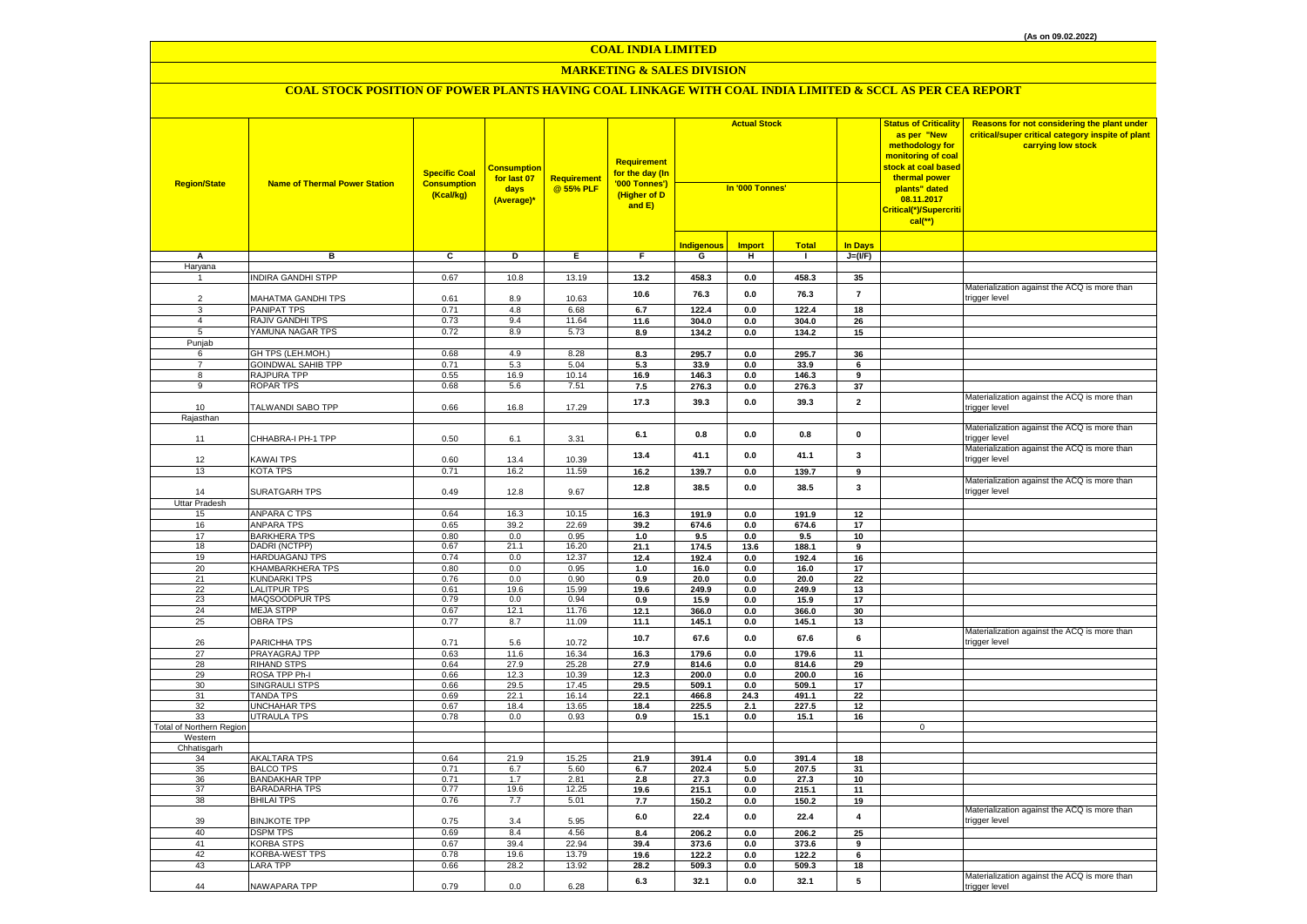### **MARKETING & SALES DIVISION**

| <b>Region/State</b>            | <b>Name of Thermal Power Station</b>    | <b>Specific Coal</b><br><b>Consumption</b><br>(Kcal/kg) | <u>Consumption</u><br>for last 07<br>days<br>(Average)* | Requirement<br>@ 55% PLF | Requirement<br>for the day (In<br>'000 Tonnes')<br>(Higher of D<br>and E) | <b>Actual Stock</b><br>In '000 Tonnes' |               |              |                         | <b>Status of Criticality</b><br>as per "New<br>methodology for<br>monitoring of coal<br>stock at coal based<br>thermal power<br>plants" dated<br>08.11.2017<br>Critical(*)/Supercriti<br>$cal$ (**) | Reasons for not considering the plant under<br>critical/super critical category inspite of plant<br>carrying low stock |
|--------------------------------|-----------------------------------------|---------------------------------------------------------|---------------------------------------------------------|--------------------------|---------------------------------------------------------------------------|----------------------------------------|---------------|--------------|-------------------------|-----------------------------------------------------------------------------------------------------------------------------------------------------------------------------------------------------|------------------------------------------------------------------------------------------------------------------------|
|                                |                                         |                                                         |                                                         |                          |                                                                           | <b>Indigenous</b>                      | <b>Import</b> | <b>Total</b> | In Days                 |                                                                                                                                                                                                     |                                                                                                                        |
| Α                              | в                                       | c                                                       | D                                                       | Е                        | F.                                                                        | G                                      | н             | $\mathbf{L}$ | $J=(VF)$                |                                                                                                                                                                                                     |                                                                                                                        |
|                                |                                         |                                                         |                                                         |                          | 9.2                                                                       | 163.8                                  | 0.0           | 163.8        | 18                      |                                                                                                                                                                                                     |                                                                                                                        |
| 45<br>46                       | <b>ATHADI TPP</b><br><b>SIPAT STPS</b>  | 0.65<br>0.68                                            | 9.2<br>31.7                                             | 5.18<br>26.62            | 31.7                                                                      | 745.1                                  | 0.0           | 745.1        | 24                      |                                                                                                                                                                                                     |                                                                                                                        |
|                                |                                         |                                                         |                                                         |                          |                                                                           |                                        |               |              |                         |                                                                                                                                                                                                     | Materialization against the ACQ is more than                                                                           |
| 47                             | TAMNAR TPP                              | 0.84                                                    | 33.7                                                    | 26.52                    | 33.7                                                                      | 73.3                                   | 0.0           | 73.3         | $\overline{\mathbf{2}}$ |                                                                                                                                                                                                     | trigger level                                                                                                          |
|                                |                                         |                                                         |                                                         |                          | 15.9                                                                      | 92.5                                   | 0.0           | 92.5         | 6                       |                                                                                                                                                                                                     | Materialization against the ACQ is more than                                                                           |
| 48                             | <b>JCHPINDA TPP</b>                     | 0.75                                                    | 15.9                                                    | 14.22                    |                                                                           |                                        |               |              |                         |                                                                                                                                                                                                     | trigger level                                                                                                          |
| Gujarat                        |                                         |                                                         |                                                         |                          |                                                                           |                                        |               |              |                         |                                                                                                                                                                                                     |                                                                                                                        |
| 49                             | <b>GANDHI NAGAR TPS</b>                 | 0.69                                                    | 8.7                                                     | 5.71                     | 8.7                                                                       | 70.3                                   | 0.0           | 70.3         | 8                       |                                                                                                                                                                                                     |                                                                                                                        |
| 50                             | SABARMATI (D-F STATIONS)                | 0.57                                                    | 4.3                                                     | 2.74                     | 4.3                                                                       | 12.4                                   | 73.1          | 85.5         | $\overline{\mathbf{r}}$ |                                                                                                                                                                                                     | Materialization against the ACQ is more than<br>trigger level                                                          |
|                                |                                         |                                                         |                                                         |                          |                                                                           |                                        |               |              |                         |                                                                                                                                                                                                     | Materialization against the ACQ is more than                                                                           |
| 51                             | UKAI TPS                                | 0.67                                                    | 13.0                                                    | 9.85                     | 13.0                                                                      | 71.0                                   | 0.0           | 71.0         | 5                       |                                                                                                                                                                                                     | trigger level                                                                                                          |
|                                |                                         |                                                         |                                                         |                          |                                                                           |                                        |               |              |                         |                                                                                                                                                                                                     | Materialization against the ACQ is more than                                                                           |
| 52                             | <b>WANAKBORI TPS</b>                    | 0.67                                                    | 24.6                                                    | 20.22                    | 24.6                                                                      | 71.2                                   | 0.0           | 71.2         | 3                       |                                                                                                                                                                                                     | trigger level                                                                                                          |
| Madhya Pradesh                 |                                         |                                                         |                                                         |                          |                                                                           |                                        |               |              |                         |                                                                                                                                                                                                     |                                                                                                                        |
| 53                             | AMARKANTAK EXT TPS                      | 0.65                                                    | 2.9                                                     | 1.80                     | 2.9                                                                       | 26.3                                   | 0.0           | 26.3         | 9                       |                                                                                                                                                                                                     |                                                                                                                        |
| 54                             | <b>ANUPPUR TPP</b>                      | 0.65                                                    | 11.9                                                    | 10.31                    | 11.9                                                                      | 233.0                                  | 0.0           | 233.0        | 20                      |                                                                                                                                                                                                     |                                                                                                                        |
| 55                             | <b>BINA TPS</b>                         | 0.74                                                    | 2.4                                                     | 4.88                     | 4.9                                                                       | 104.0                                  | 0.0           | 104.0        | 21                      |                                                                                                                                                                                                     |                                                                                                                        |
| 56                             | GADARWARA TPP                           | 0.66                                                    | 19.5                                                    | 13.93                    | 19.5                                                                      | 218.5                                  | 17.6          | 236.1        | 12                      |                                                                                                                                                                                                     |                                                                                                                        |
| 57                             | KHARGONE STPP                           | 0.60<br>0.82                                            | 13.9<br>18.5                                            | 10.45<br>14.57           | 13.9                                                                      | 170.0                                  | 0.0           | 170.0        | 12                      |                                                                                                                                                                                                     | Non payment of dues                                                                                                    |
| 58<br>59                       | SANJAY GANDHI TPS<br><b>SATPURA TPS</b> | 0.67                                                    | 7.0                                                     | 11.79                    | 18.5<br>11.8                                                              | 83.9<br>83.7                           | 0.0<br>0.0    | 83.9<br>83.7 | 5<br>$\overline{7}$     |                                                                                                                                                                                                     | Non Payment of Dues                                                                                                    |
| 60                             | <b>SEIONI TPP</b>                       | 0.64                                                    | 8.2                                                     | 5.06                     | 8.2                                                                       | 177.3                                  | 0.0           | 177.3        | 22                      |                                                                                                                                                                                                     |                                                                                                                        |
| 61                             | SHREE SINGAJI TPP                       | 0.71                                                    | 32.7                                                    | 23.50                    | 32.7                                                                      | 135.1                                  | $0.0\,$       | 135.1        | 4                       |                                                                                                                                                                                                     | Non Payment of Dues                                                                                                    |
| 62                             | <b>VINDHYACHAL STPS</b>                 | 0.69                                                    | 66.3                                                    | 43.60                    | 66.3                                                                      | 1277.8                                 | 0.0           | 1277.8       | 19                      |                                                                                                                                                                                                     |                                                                                                                        |
| Maharashtra                    |                                         |                                                         |                                                         |                          |                                                                           |                                        |               |              |                         |                                                                                                                                                                                                     |                                                                                                                        |
|                                |                                         |                                                         |                                                         |                          |                                                                           |                                        |               |              |                         |                                                                                                                                                                                                     | Materialization against the ACQ is more than                                                                           |
| 63                             | AMRAVATI TPS                            | 0.62                                                    | 20.2                                                    | 11.07                    | 20.2                                                                      | 20.0                                   | 0.0           | 20.0         | $\mathbf{1}$            |                                                                                                                                                                                                     | trigger level                                                                                                          |
| 64                             | <b>BHUSAWAL TPS</b>                     | 0.72                                                    | 11.3                                                    | 11.44                    | 11.4                                                                      | 54.4                                   | 0.0           | 54.4         | $\overline{\mathbf{5}}$ |                                                                                                                                                                                                     | Non payment of dues                                                                                                    |
| 65                             | <b>BUTIBORI TPP</b>                     | 0.67                                                    | 0.0                                                     | 5.31                     | 5.3                                                                       | 59.7                                   | 0.0           | 59.7         | 11                      |                                                                                                                                                                                                     |                                                                                                                        |
| 66                             | CHANDRAPUR(MAHARASHTRA) STPS            | 0.78                                                    | 37.2                                                    | 30.17                    | 37.2                                                                      | 110.2                                  | 0.0           | 110.2        | 3                       |                                                                                                                                                                                                     | Non payment of dues                                                                                                    |
|                                |                                         |                                                         |                                                         |                          | 5.9                                                                       | 3.2                                    | 0.0           | 3.2          | $\mathbf{1}$            |                                                                                                                                                                                                     | Materialization against the ACQ is more than                                                                           |
| 67                             | <b>DAHANU TPS</b>                       | 0.62                                                    | 5.9                                                     | 4.09                     |                                                                           |                                        |               |              |                         |                                                                                                                                                                                                     | trigger level                                                                                                          |
| 68                             | DHARIWAL TPP                            | 0.67                                                    | 8.2                                                     | 5.34                     | 8.2                                                                       | 22.3                                   | 0.0           | 22.3         | 3                       |                                                                                                                                                                                                     | Materialization against the ACQ is more than<br>trigger level                                                          |
|                                |                                         |                                                         |                                                         |                          |                                                                           |                                        |               |              |                         |                                                                                                                                                                                                     | Materialization against the ACQ is more than                                                                           |
| 69                             | GMR WARORA TPS                          | 0.67                                                    | 8.7                                                     | 5.29                     | 8.7                                                                       | $2.4$                                  | 0.0           | 2.4          | $\pmb{0}$               |                                                                                                                                                                                                     | trigger level                                                                                                          |
| 70                             | KHAPARKHEDA TPS                         | 0.89                                                    | 16.7                                                    | 15.72                    | 16.7                                                                      | 326.3                                  | 0.0           | 326.3        | 20                      |                                                                                                                                                                                                     |                                                                                                                        |
| 71                             | <b>KORADI TPS</b>                       | 0.76                                                    | 31.3                                                    | 22.08                    | 31.3                                                                      | 137.5                                  | 0.0           | 137.5        | 4                       |                                                                                                                                                                                                     | Non payment of dues                                                                                                    |
| 72                             | <b>MAUDA TPS</b>                        | 0.70                                                    | 22.3                                                    | 21.29                    | 22.3                                                                      | 596.4                                  | 0.4           | 596.8        | 27                      |                                                                                                                                                                                                     |                                                                                                                        |
| 73                             | <b>NASIK TPS</b>                        | 0.81                                                    | 4.9                                                     | 6.72                     | 6.7                                                                       | 13.1                                   | 0.0           | 13.1         | $\overline{2}$          |                                                                                                                                                                                                     | Non payment of dues                                                                                                    |
| 74                             | PARAS TPS                               | 0.74                                                    | 6.8                                                     | 4.90                     | 6.8                                                                       | 26.9                                   | 0.0           | 26.9         | 4                       |                                                                                                                                                                                                     | Non payment of dues                                                                                                    |
| 75                             | PARLI TPS                               | 0.67                                                    | 6.4                                                     | 6.65                     | 6.7                                                                       | 12.3                                   | 0.0           | 12.3         | $\overline{\mathbf{2}}$ |                                                                                                                                                                                                     | Non payment of dues                                                                                                    |
| 76                             | <b>SOLAPUR STPS</b>                     | 0.56                                                    | 13.7                                                    | 9.73                     | 13.7                                                                      | 153.2                                  | 0.0           | 153.2        | 11                      |                                                                                                                                                                                                     | Materialization against the ACQ is more than                                                                           |
| 77                             | <b>TIRORA TPS</b>                       | 0.66                                                    | 44.3                                                    | 28.73                    | 44.3                                                                      | 108.4                                  | 0.0           | 108.4        | $\overline{\mathbf{2}}$ |                                                                                                                                                                                                     | trigger level                                                                                                          |
| 78                             | WARDHA WARORA TPP                       | 0.66                                                    | 5.0                                                     | 4.71                     | 5.0                                                                       | 97.0                                   | 0.0           | 97.0         | 19                      |                                                                                                                                                                                                     |                                                                                                                        |
| <b>Total of Western Region</b> |                                         |                                                         |                                                         |                          |                                                                           |                                        |               |              |                         | $\mathbf 0$                                                                                                                                                                                         |                                                                                                                        |
| Southern                       |                                         |                                                         |                                                         |                          |                                                                           |                                        |               |              |                         |                                                                                                                                                                                                     |                                                                                                                        |
| Andhra Pradesh                 |                                         |                                                         |                                                         |                          |                                                                           |                                        |               |              |                         |                                                                                                                                                                                                     |                                                                                                                        |
|                                |                                         |                                                         |                                                         |                          | 13.8                                                                      | 72.3                                   | 0.0           | 72.3         | 5                       |                                                                                                                                                                                                     | Materialization against the ACQ is more than                                                                           |
| 79                             | DAMODARAM SANJEEVAIAH TPS               | 0.66                                                    | 12.4                                                    | 13.85                    |                                                                           |                                        |               |              |                         |                                                                                                                                                                                                     | trigger level                                                                                                          |
| 80<br>81                       | Dr. N.TATA RAO TPS<br>PAINAMPURAM TPP   | 0.77                                                    | 23.0                                                    | 17.90<br>10.21           | 23.0                                                                      | 148.0                                  | 0.0           | 148.0        | 6                       |                                                                                                                                                                                                     |                                                                                                                        |
|                                |                                         | 0.59                                                    | 16.2                                                    |                          | 16.2                                                                      | 158.6                                  | 37.0          | 195.5        | 12                      |                                                                                                                                                                                                     | Materialization against the ACQ is more than                                                                           |
| 82                             | RAYALASEEMA TPS                         | 0.76                                                    | 20.2                                                    | 16.60                    | 20.2                                                                      | 21.6                                   | $0.0\,$       | 21.6         | $\mathbf 1$             |                                                                                                                                                                                                     | trigger level                                                                                                          |
| 83                             | <b>SIMHADRI</b>                         | 0.78                                                    | 28.4                                                    | 20.54                    | 28.4                                                                      | 297.6                                  | 0.0           | 297.6        | 10                      |                                                                                                                                                                                                     |                                                                                                                        |
| 84                             | SGPL TPP                                | 0.53                                                    | 11.7                                                    | 9.26                     | 11.7                                                                      | 41.1                                   | 100.8         | 141.9        | 12                      |                                                                                                                                                                                                     |                                                                                                                        |
| 85                             | <b>VIZAG TPP</b>                        | 0.67                                                    | 14.5                                                    | 9.20                     | 14.5                                                                      | 50.6                                   | 0.0           | 50.6         | $\overline{\mathbf{3}}$ |                                                                                                                                                                                                     |                                                                                                                        |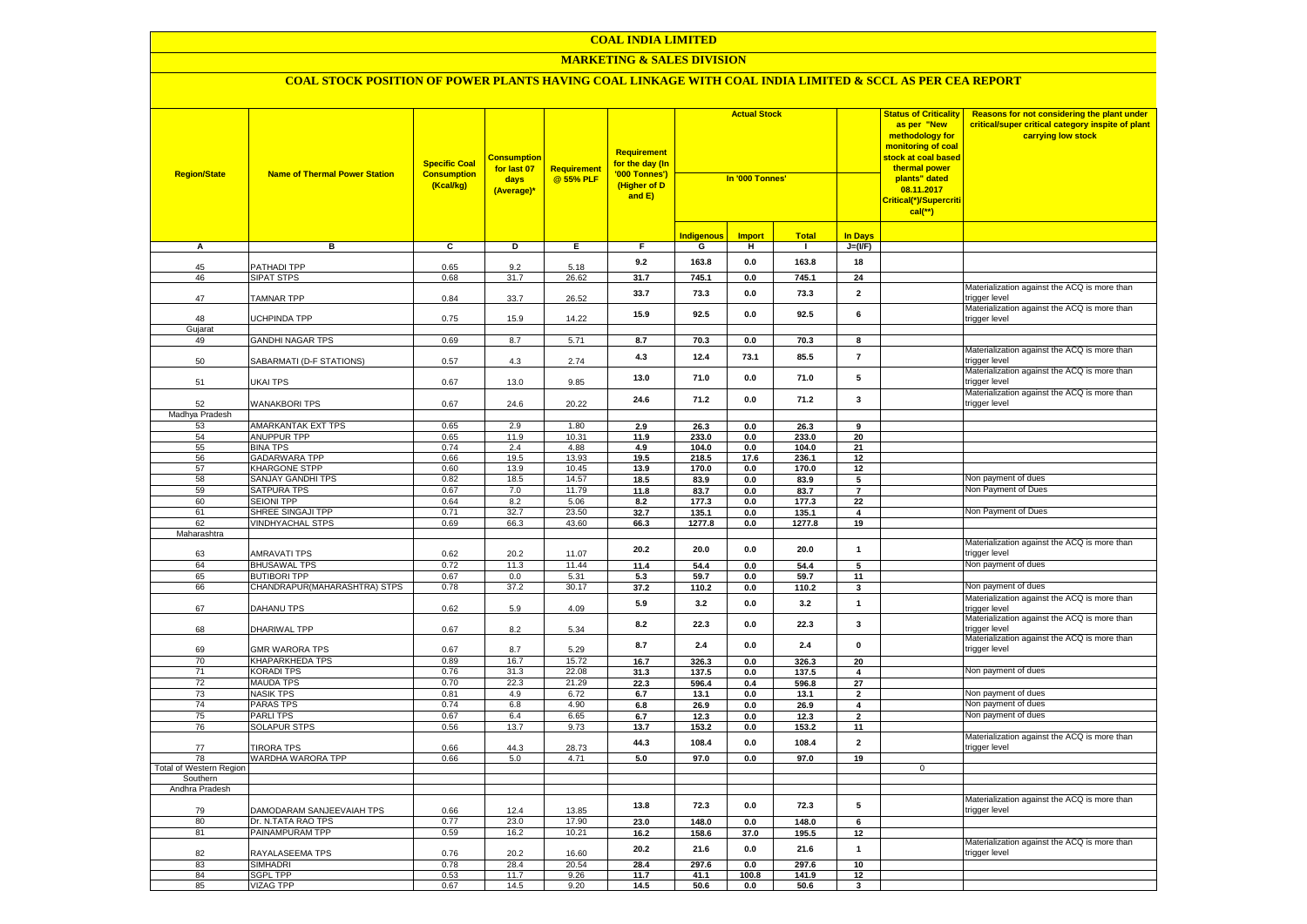# **MARKETING & SALES DIVISION**

| <b>Region/State</b>             | <b>Name of Thermal Power Station</b>                    | <b>Specific Coal</b><br><b>Consumption</b><br>(Kcal/kg) | <mark>Consumption</mark><br>for last 07<br>days<br>(Average)* | <b>Requirement</b><br>@ 55% PLF | Requirement<br>for the day (In<br>'000 Tonnes')<br>(Higher of D<br>and E) | <b>Actual Stock</b><br>In '000 Tonnes' |               |                |                         | <b>Status of Criticality</b><br>as per "New<br>methodology for<br>monitoring of coal<br>stock at coal based<br>thermal power<br>plants" dated<br>08.11.2017<br>Critical(*)/Supercriti<br>$cal$ (**) | Reasons for not considering the plant under<br>critical/super critical category inspite of plant<br>carrying low stock |
|---------------------------------|---------------------------------------------------------|---------------------------------------------------------|---------------------------------------------------------------|---------------------------------|---------------------------------------------------------------------------|----------------------------------------|---------------|----------------|-------------------------|-----------------------------------------------------------------------------------------------------------------------------------------------------------------------------------------------------|------------------------------------------------------------------------------------------------------------------------|
|                                 |                                                         |                                                         |                                                               |                                 |                                                                           | <b>Indigenous</b>                      | <b>Import</b> | <b>Total</b>   | <b>In Days</b>          |                                                                                                                                                                                                     |                                                                                                                        |
| Α<br>Karnataka                  | в                                                       | C                                                       | D                                                             | Е.                              | F.                                                                        | G                                      | н             | $\blacksquare$ | $J=(VF)$                |                                                                                                                                                                                                     |                                                                                                                        |
|                                 |                                                         |                                                         |                                                               |                                 |                                                                           |                                        |               |                |                         |                                                                                                                                                                                                     | Materialization against the ACQ is more than                                                                           |
| 86                              | <b>BELLARY TPS</b>                                      | 0.63                                                    | 7.4                                                           | 14.23                           | 14.2                                                                      | 32.7                                   | 0.0           | 32.7           | $\overline{\mathbf{2}}$ |                                                                                                                                                                                                     | rigger level                                                                                                           |
|                                 |                                                         |                                                         |                                                               |                                 | 19.9                                                                      | 140.0                                  | 0.0           | 140.0          | $\overline{7}$          |                                                                                                                                                                                                     | Materialization against the ACQ is more than                                                                           |
| 87                              | KUDGI STPP                                              | 0.63                                                    | 19.8                                                          | 19.90                           |                                                                           |                                        |               |                |                         |                                                                                                                                                                                                     | trigger level<br>Materialization against the ACQ is more than                                                          |
| 88                              | RAICHUR TPS                                             | 0.66                                                    | 19.5                                                          | 14.98                           | 19.5                                                                      | 65.2                                   | 0.0           | 65.2           | 3                       |                                                                                                                                                                                                     | rigger level                                                                                                           |
|                                 |                                                         |                                                         |                                                               |                                 |                                                                           |                                        |               |                | 5                       |                                                                                                                                                                                                     | Materialization against the ACQ is more than                                                                           |
| 89                              | <b>/ERMARUS TPP</b>                                     | 0.62                                                    | 8.5                                                           | 13.09                           | 13.1                                                                      | 68.4                                   | 0.0           | 68.4           |                         |                                                                                                                                                                                                     | trigger level                                                                                                          |
| <b>Tamil Nadu</b>               |                                                         |                                                         |                                                               |                                 |                                                                           |                                        |               |                |                         |                                                                                                                                                                                                     |                                                                                                                        |
| 90                              | METTUR TPS                                              | 0.81                                                    | 15.0                                                          | 8.98                            | 15.0                                                                      | 46.2                                   | 0.0           | 46.2           | 3                       |                                                                                                                                                                                                     | Materialization against the ACQ is more than<br>rigger level                                                           |
|                                 |                                                         |                                                         |                                                               |                                 |                                                                           |                                        |               |                |                         |                                                                                                                                                                                                     | Materialization against the ACQ is more than                                                                           |
| 91                              | <b>METTUR TPS - II</b>                                  | 0.78                                                    | 6.3                                                           | 6.16                            | 6.3                                                                       | 61.8                                   | 0.0           | 61.8           | 10                      |                                                                                                                                                                                                     | trigger level                                                                                                          |
|                                 |                                                         |                                                         |                                                               |                                 | 33.1                                                                      | 140.1                                  | 0.0           | 140.1          | 4                       |                                                                                                                                                                                                     | Materialization against the ACQ is more than                                                                           |
| 92                              | NORTH CHENNAI TPS                                       | 0.82                                                    | 33.1                                                          | 19.78                           |                                                                           |                                        |               |                |                         |                                                                                                                                                                                                     | rigger level                                                                                                           |
| 93                              | <b>TUTICORIN TPS</b>                                    | 0.96                                                    | 15.5                                                          | 13.31                           | 15.5                                                                      | 112.9                                  | 0.0           | 112.9          | $\overline{7}$          |                                                                                                                                                                                                     | Materialization against the ACQ is more than<br>rigger level                                                           |
|                                 |                                                         |                                                         |                                                               |                                 |                                                                           |                                        |               |                |                         |                                                                                                                                                                                                     | Materialization against the ACQ is more than                                                                           |
| 94                              | <b>VALLUR TPP</b>                                       | 0.72                                                    | 19.9                                                          | 14.26                           | 19.9                                                                      | 112.8                                  | 0.0           | 112.8          | 6                       |                                                                                                                                                                                                     | rigger level                                                                                                           |
| Telangana                       |                                                         |                                                         |                                                               |                                 |                                                                           |                                        |               |                |                         |                                                                                                                                                                                                     |                                                                                                                        |
| 95                              | <b>BHADRADRI TPP</b>                                    | 0.69                                                    | 13.6                                                          | 9.83                            | 13.6                                                                      | 116.2                                  | 0.0           | 116.2          | 9                       |                                                                                                                                                                                                     |                                                                                                                        |
| 96                              | <b>KAKATIYA TPS</b>                                     | 0.57                                                    | 12.8                                                          | 8.33                            | 12.8                                                                      | 216.4                                  | 0.0           | 216.4          | 17                      |                                                                                                                                                                                                     |                                                                                                                        |
| 97<br>98                        | <b>KOTHAGUDEM TPS (NEW)</b><br>KOTHAGUDEM TPS (STAGE-7) | 0.64<br>0.50                                            | 14.3<br>8.8                                                   | 8.46<br>5.23                    | 14.3                                                                      | 111.7                                  | 0.0           | 111.7          | 8                       |                                                                                                                                                                                                     |                                                                                                                        |
| 99                              | RAMAGUNDEM STPS                                         | 0.62                                                    | 27.8                                                          | 21.33                           | 8.8<br>27.8                                                               | 142.6<br>457.8                         | 0.0<br>0.0    | 142.6<br>457.8 | 16<br>16                |                                                                                                                                                                                                     |                                                                                                                        |
| 100                             | RAMAGUNDEM-B TPS                                        | 0.77                                                    | 0.8                                                           | 0.63                            | 0.8                                                                       | 12.5                                   | 0.0           | 12.5           | 15                      |                                                                                                                                                                                                     |                                                                                                                        |
| 101                             | SINGARENI TPP                                           | 0.58                                                    | 14.8                                                          | 9.12                            | 14.8                                                                      | 132.9                                  | 0.0           | 132.9          | 9                       |                                                                                                                                                                                                     |                                                                                                                        |
| <b>Total of Southern Regior</b> |                                                         |                                                         |                                                               |                                 |                                                                           |                                        |               |                |                         | $\mathbf{0}$                                                                                                                                                                                        |                                                                                                                        |
| Eastern                         |                                                         |                                                         |                                                               |                                 |                                                                           |                                        |               |                |                         |                                                                                                                                                                                                     |                                                                                                                        |
| Bihar                           |                                                         |                                                         |                                                               |                                 |                                                                           |                                        |               |                |                         |                                                                                                                                                                                                     |                                                                                                                        |
| 102                             | <b>BARAUNI TPS</b>                                      | 0.63                                                    | 6.1                                                           | 5.90                            | 6.1                                                                       | 56.2                                   | 0.0           | 56.2           | 9                       |                                                                                                                                                                                                     | Materialization against the ACQ is more than<br>rigger level                                                           |
| 103                             | <b>BARH I</b>                                           | 0.67                                                    | 7.3                                                           | 5.84                            | 7.3                                                                       | 101.8                                  | 0.0           | 101.8          | 14                      |                                                                                                                                                                                                     |                                                                                                                        |
| 104                             | <b>BARH II</b>                                          | 0.67                                                    | 14.6                                                          | 11.67                           | 14.6                                                                      | 203.6                                  | 0.0           | 203.6          | 14                      |                                                                                                                                                                                                     |                                                                                                                        |
|                                 |                                                         |                                                         |                                                               |                                 | 35.0                                                                      | 69.4                                   | 0.0           | 69.4           | $\overline{2}$          |                                                                                                                                                                                                     | Materialization against the ACQ is more than                                                                           |
| 105                             | KAHALGAON TPS                                           | 0.80                                                    | 35.0                                                          | 24.62                           |                                                                           |                                        |               |                |                         |                                                                                                                                                                                                     | rigger level<br>Materialization against the ACQ is more than                                                           |
| 106                             | MUZAFFARPUR TPS                                         | 0.77                                                    | 6.5                                                           | 3.95                            | 6.5                                                                       | 17.7                                   | 0.0           | 17.7           | $\mathbf{3}$            |                                                                                                                                                                                                     | trigger level                                                                                                          |
| 107                             | <b>NABINAGAR STPP</b>                                   | 0.58                                                    | 16.9                                                          | 10.14                           | 16.9                                                                      | 342.0                                  | 0.0           | 342.0          | 20                      |                                                                                                                                                                                                     |                                                                                                                        |
| 108                             | <b>NABINAGAR TPP</b>                                    | 0.69                                                    | 12.1                                                          | 9.06                            | 12.1                                                                      | 115.4                                  | 0.0           | 115.4          | 10                      |                                                                                                                                                                                                     |                                                                                                                        |
| Jharkhand                       |                                                         |                                                         |                                                               |                                 |                                                                           |                                        |               |                |                         |                                                                                                                                                                                                     |                                                                                                                        |
| 109                             | BOKARO TPS `A` EXP                                      | 0.57                                                    | 6.1                                                           | 3.78                            | 6.1                                                                       | 91.9                                   | 0.0           | 91.9           | 15                      |                                                                                                                                                                                                     |                                                                                                                        |
| 110                             | CHANDRAPURA(DVC) TPS                                    | 0.61                                                    | 6.7                                                           | 4.06                            | 6.7                                                                       | 111.2                                  | 0.0           | 111.2          | 17                      |                                                                                                                                                                                                     |                                                                                                                        |
| 111<br>112                      | <b>JOJOBERA TPS</b><br><b>KODARMA TPP</b>               | 0.69                                                    | 3.1<br>12.5                                                   | 2.18<br>8.23                    | 3.1<br>12.5                                                               | 89.2<br>106.6                          | 0.0<br>0.0    | 89.2<br>106.6  | 28<br>9                 |                                                                                                                                                                                                     |                                                                                                                        |
|                                 |                                                         | 0.62                                                    |                                                               |                                 |                                                                           |                                        |               |                |                         |                                                                                                                                                                                                     | Materialization against the ACQ is more than                                                                           |
| 113                             | MAHADEV PRASAD STPP                                     | 0.70                                                    | 7.0                                                           | 5.01                            | 7.0                                                                       | 2.2                                    | 0.0           | 2.2            | $\mathbf 0$             |                                                                                                                                                                                                     | rigger level                                                                                                           |
| 114                             | MAITHON RB TPP                                          | 0.64                                                    | 11.8                                                          | 8.89                            | 11.8                                                                      | 182.6                                  | 0.0           | 182.6          | 16                      |                                                                                                                                                                                                     |                                                                                                                        |
| 115                             | <b>TENUGHAT TPS</b>                                     | 0.75                                                    | 5.4                                                           | 4.16                            | 5.4                                                                       | 52.6                                   | 0.0           | 52.6           | 10                      |                                                                                                                                                                                                     |                                                                                                                        |
| Odisha<br>116                   | DARLIPALI STPS                                          | 0.71                                                    | 15.6                                                          | 14.95                           | 15.6                                                                      | 436.0                                  | 0.0           | 436.0          | 28                      |                                                                                                                                                                                                     |                                                                                                                        |
| 117                             | <b>DERANG TPP</b>                                       | 0.70                                                    | 18.4                                                          | 11.10                           | 18.4                                                                      | 1006.6                                 | $0.0\,$       | 1006.6         | 55                      |                                                                                                                                                                                                     |                                                                                                                        |
| 118                             | <b>IB VALLEY TPS</b>                                    | 0.83                                                    | 24.3                                                          | 19.16                           | 24.3                                                                      | 392.3                                  | $0.0\,$       | 392.3          | 16                      |                                                                                                                                                                                                     |                                                                                                                        |
|                                 |                                                         |                                                         |                                                               |                                 |                                                                           |                                        |               |                |                         |                                                                                                                                                                                                     | Materialization against the ACQ is more than                                                                           |
| 119                             | KAMALANGA TPS                                           | 0.72                                                    | 15.5                                                          | 10.02                           | 15.5                                                                      | 40.7                                   | 0.0           | 40.7           | $\mathbf 3$             |                                                                                                                                                                                                     | rigger level                                                                                                           |
|                                 |                                                         |                                                         |                                                               |                                 | 6.0                                                                       | 0.0                                    | 0.0           | 0.0            | $\mathbf{0}$            |                                                                                                                                                                                                     | Materialization against the ACQ is more than                                                                           |
| 120<br>121                      | <b>EDANTA TPP</b><br>TALCHER STPS                       | 0.76<br>0.79                                            | 0.0<br>46.5                                                   | 6.02<br>31.43                   | 46.5                                                                      | 853.4                                  | 6.1           | 859.5          | 18                      |                                                                                                                                                                                                     | rigger level                                                                                                           |
| West Bengal                     |                                                         |                                                         |                                                               |                                 |                                                                           |                                        |               |                |                         |                                                                                                                                                                                                     |                                                                                                                        |
| 122                             | <b>BAKRESWAR TPS</b>                                    | 0.62                                                    | 15.8                                                          | 8.61                            | 15.8                                                                      | 58.7                                   | 0.0           | 58.7           | $\overline{4}$          |                                                                                                                                                                                                     | Non payment of dues                                                                                                    |